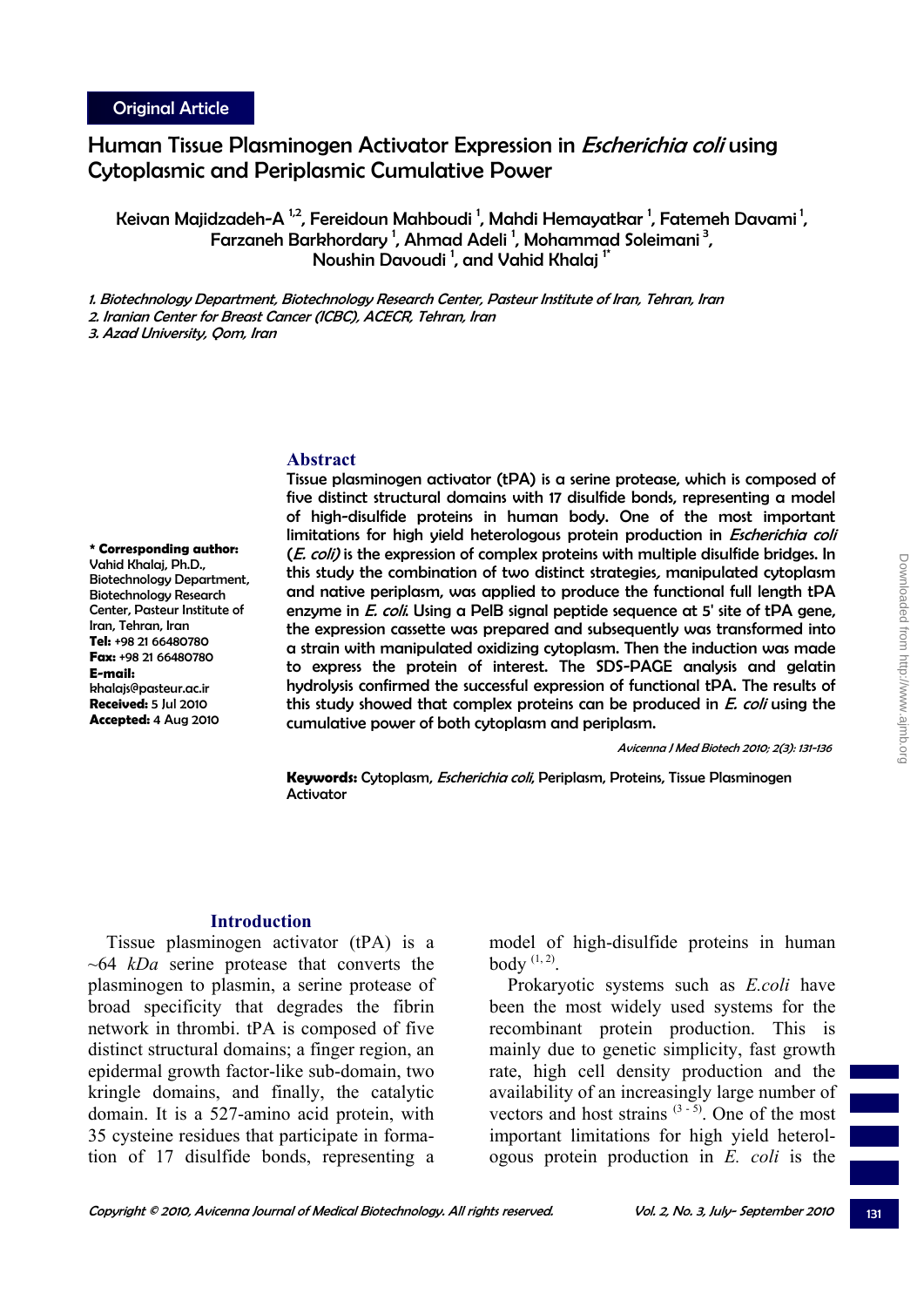expression of complex proteins with multiple disulfide bridges. Among the several factors affecting the efficiency of such complex proteins production  $(6 - 9)$ , the reducing environment of cytoplasm seems to play a key role in improper folding of such high disulfide bonded proteins. The periplasm of *E.coli* is more oxidizing environment and in wild type bacteria is more suitable than cytoplasm for proper folding  $(3)$ .

There are two common *in vivo* approaches to improve the conformation of complex proteins in *E. coli*. The first is manipulating the condition of cytoplasm by converting its reducing nature into an oxidizing environment. In this approach the gene of interest, without the signal peptide encoding sequence is transformed into the engineered *E. coli*  strain  $(10)$ . As a result, the recombinant protein maintains in oxidizing environment of cytoplasm and the proper conformation of the protein forms.

In the second approach, the secretion of the protein into the less reducing environment of periplasm is the main idea. To achieve this goal, the gene of interest containing a suitable signal peptide is introduced to the bacterial host and the signal peptide directs the protein into the periplasm.

The aim of this study was to investigate the potential of using a signal peptide for production of a highly disulfide bonded protein in an *E. coli* strain with engineered cytoplasm. So, for the first time, we have used both approaches by a simple method that can be improved in future studies. Using a signal peptide sequence at 5' site of tPA gene, the expression cassette was prepared and subsequently was transformed into a strain with manipulated oxidizing cytoplasm. In this way the protein of interest is produced in oxidizing environment of cytoplasm and the disulfide bonds would be formed to some extent. Then signal peptide transfers the produced protein into the periplasm where a greater amount of the disulfide bonds would be formed in less reducing environment of periplasm.

In this introductory study, tPA was cloned and expressed in an *E.coli* strain with oxidizing specialty. The expression and function of tPA were assayed by SDS-PAGE and Gelatin Hydrolysis test.

## **Materials and Methods** *Strains, plasmids and culture media*

*Escherichia coli* strain Top10 F' was used as the host for recombinant plasmid. Origami B (DE3) was used as expression host. pTZ57R (Fermentas, Vinius, Lithuania) as T/A cloning vector and pET22b as expression vector were used in experiments. pET22b is a bacterial vector with the size of 5.5 *kb* and contains PelB sequence for periplasmic localization. LB agar and Broth were used for culturing the strains.

## *PCR amplification and cloning of human tPA gene*

Genomic DNA of CHO 1-15 cell line (ATCC- CRL 9606) transfected by full length cDNA of human tPA (GenBank accession number 101047), was used as template for PCR amplification. FortPA (5'-AACCATGG ATGCAATGAAGAGAGGGCTC -3') containing *Not*I restriction site and RevtPA (5'- GCGGCCGCTCACGGTCGCATGTTG -3') containing *Nco*I restriction site were used as forward and reverse primers, respectively. A high fidelity PCR reaction was set with following thermal cycles: 2 *min* at 95 *°C* for one cycle, and 30 cycles of 1 *min* at 95 *°C*, 45 *sec* at 68 *°C*, 2 *min* at 72 *°C*, and a final extension cycle of 10 *min* at 72 *°C*.

The resulting PCR product was tailed by an oligo A at 3' side and subsequently was cloned into the pTZ57R vector (Fermentas, Vinius, Lithuania), generating pTZ-tPA. Restriction mapping and bidirectional sequencing of cloned fragment was performed to confirm the construct. To prepare the final construct, tPA cloned fragment was cut from pTZ-tPA vector using *Not*I and *Nco*I enzymes and subsequently cloned into pET22b. The final construct was called pET/ tPA and confirmed by restriction analysis and sequencing.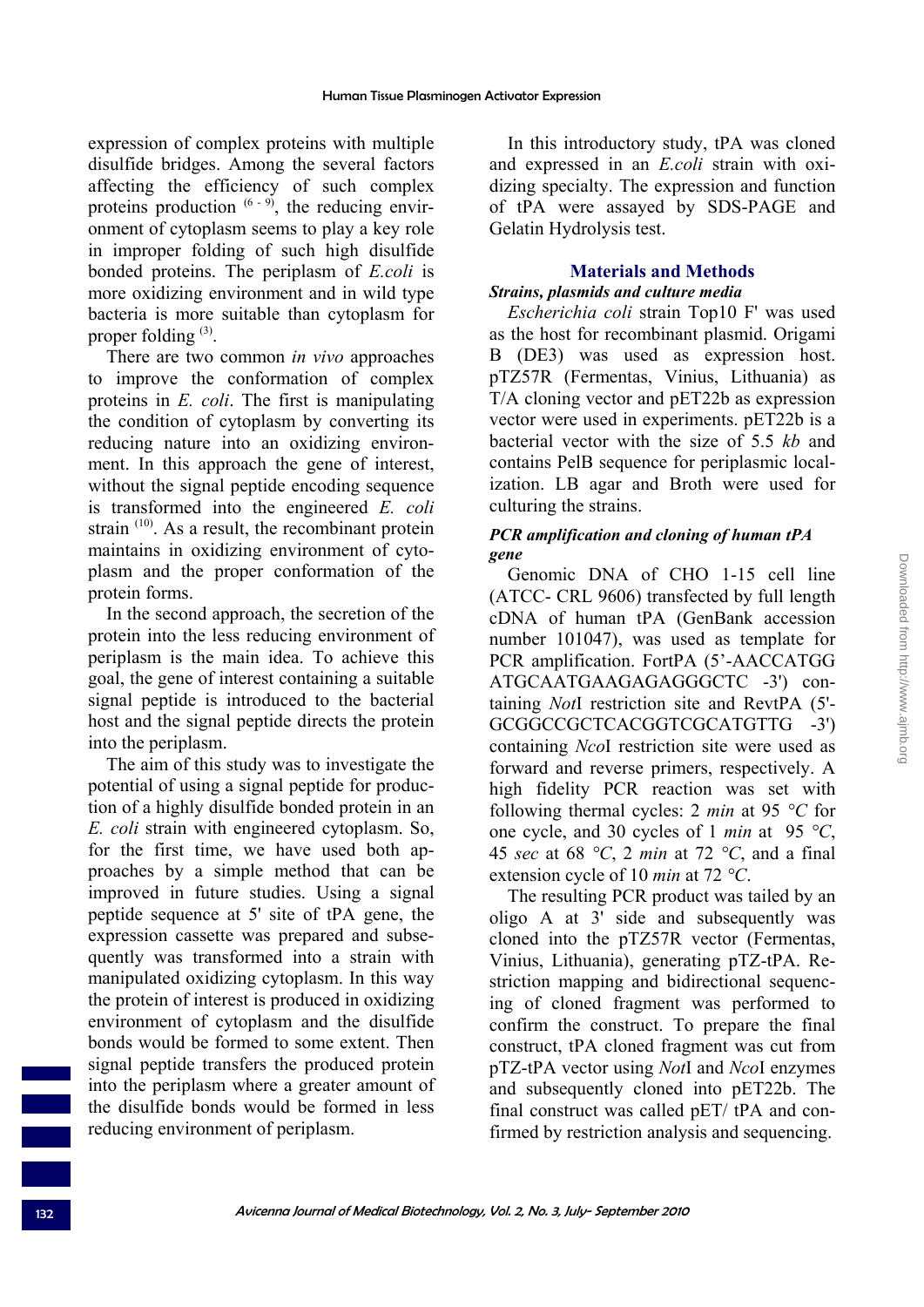## *Transformation of origami B (DE3) cells and expression of recombinant tPA*

Competent cell preparation and transformation was done using standard Calcium chloride method. The transformed cells were cultured in LB Agar containing Tetracycline. For expression experiments, transformants were cultured in 5 *ml* LB broth and the induction was carried out by adding IPTG 1*M* at the optical density of 0.3 - 0.5 in 600 *nm*.

#### *SDS-PAGE analysis and zymography test*

Cell lysis and SDS-PAGE analysis on 12% polyacrylamide gels were performed according to standard methods  $(11)$ .

Zymography test was performed as described before  $(12, 13)$ . Briefly, the protein samples were separated on a 11% non-reducing SDS-poly acrylamide gel containing appropriate amount of Plasminogen (Chromogenix, Italy) and Gelatin (Sigma, USA). After complete separation, the gel was soaked in 2.5% (w/v) Triton X-100 at room temperature for 1 *hr* to remove SDS and then incubated in 0.1 *M* glycine/ NaOH (pH= 8.3) for 5 *hr* at 37 *°C*. The gel (zymogram) was subsequently stained with Coomassie Brilliant Blue and the areas of digestion appeared as clear bands against a darkly stained background where the substrate has been degraded by the enzyme.

### **Results**

#### *Amplification and cloning of tPA cDNA*

Human tPA cDNA was amplified by specific primers (Figure 1) and the resulting fragment was cloned into pTZ57R; successfully. Figure 2, lane 1 shows the result of restriction digestion of pTZ/ tPA by *Not*I and *Nco*I enzymes which created two fragments; the backbone of cloning vector (2.9 *kb*) and tPA fragment.

The size of expression construct (pET/tPA) was 7.2 *kb* and the restriction map of this construct using *Not*I and *Nco*I enzymes showed two fragments with expected sizes at 5.5 *kb* and 1.7 *kb*, confirming a successful sub-cloning of tPA gene into pET22b expression vector (Figure 3). Final sequencing of the construct confirmed the presence



Figure 1. Amplification of tPA cDNA using genomic DNA of CHO 1-15 cell line. A specific band of ~1.7 *kb* was amplified (lane 1). Lane 2: size marker

and correct orientation of insert inside the vector (data not shown).

#### *Expression of recombinant tPA*

Expression of recombinant tPA was induced by addition of IPTG as described above. A



Figure 2. Restriction analysis of pTZ/tPA construct. Lane 1) Size marker. Lane 2) Fragments created by *Nco*I/*Not*I digestion of the construct; The backbone plasmid (2.9 *kb*) and tPA fragment (1.7 *kb*) are present. Lane 4) *Nco*I/*Not*I linearized pET22b plasmid. Lanes 3 and 5 represent undigested plasmids

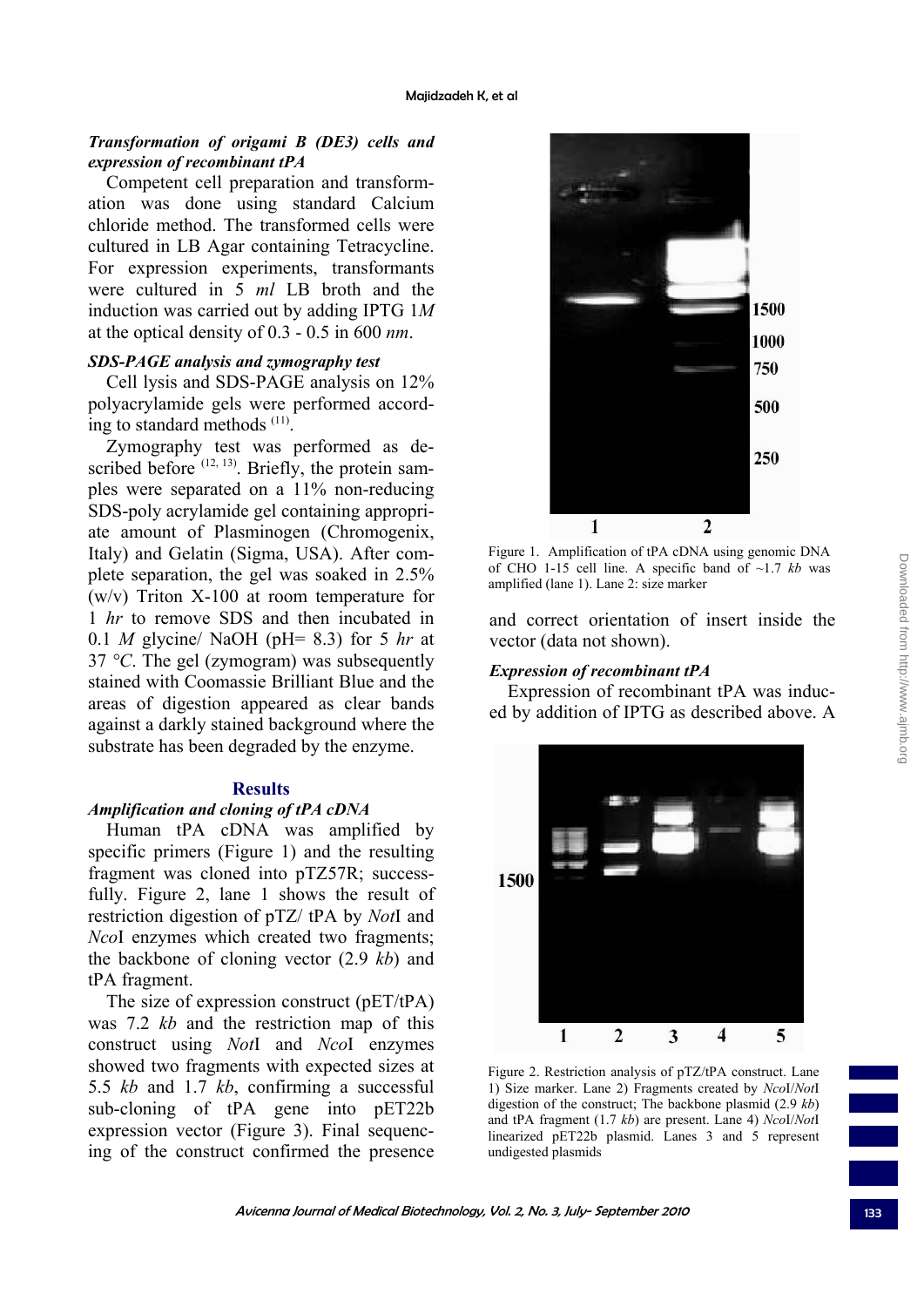

Figure 3. Restriction analysis of pET/tPA construct. Lane 2 shows two fragments created by NcoI/NotI digestion. The back bone plasmid, pET22b vector (5.5 *kb*), and tPA fragment (1.7 *kb*) are present. Lane 3 shows the undigested plasmid. Lane 1: Size marker

positive transformant was selected and was grown in LB medium until the cell optical density (OD, 600 *nm*) reached to 0.3-0.5.

Following induction, four hour- samples were taken and the lysates of induced and non-induced cells were compared in a standard SDS-Polyacrylamide gel (Figure 4). In figure 4, lanes 2 and 4 represent the expressed band of tPA in cell lysate of recombinant Origami B (DE3) after four *hr* of



Figure 4. SDS-PAGE analysis of a recombinant clone producing tPA. Lanes 1 and 3 show the protein back ground of expression host before induction. Lanes 2 and 4 represent the expressed band of t-PA in cell lysate of recombinant Origami B (DE3) after four hours of induction. Arrows indicate the bands related to recombinant tPA



Figure 5. The cell lysate of transformed expression host before and after induction were applied to evaluate the activity and conformation of recombinant t-PA. Lane 7 shows the transparent band of cell lysate after induction, which indicated that the plasminogen is digested by serineprotease activity of t-PA and derived plasmin resulted in gelatin hydrolysis. Commercial t-PA (Actylase) was used as positive control (Lanes 6). Cell lysate of transformed expression host before induction (Lane 5) and negative colonies (Lanes1-4) after induction were used as negative controls

induction (arrows).The band related to t-PA protein expressed by Origami B (DE3) transformant is shown by the arrow. Lanes 1 and 3 show the protein background of expression host before induction. The lack of expression in columns 1 and 3 shows a tight regulation of expression in pET22b vector. Lane 5 represents the molecular weight marker bands.

## *Gelatin hydrolysis test*

In Zymography test, the plasminogen and gelatin were co-polymerized and immobilized with a non-reducing polyacrylamide gel. The cell lysate of transformed expression host before and after induction were applied to evaluate the activity and conformation of recombinant tPA (Figure 5). The transparent regions on the gel, which was observed only in transformed host (Lane 7 of Figure 5), indicated that the plasminogen is digested by serine-protease activity of t-PA and the derived plasmin resulted in gelatin hydrolysis. Commercial t-PA (Actylase) was used as positive control (Lane 6 of Figure 5). Cell lysate of transformed expression host before induction was used as negative control (Lanes 1-5 of Figure 5).

#### **Discussion**

Tissue plasminogen activator is an important enzyme for biotechnology industry due to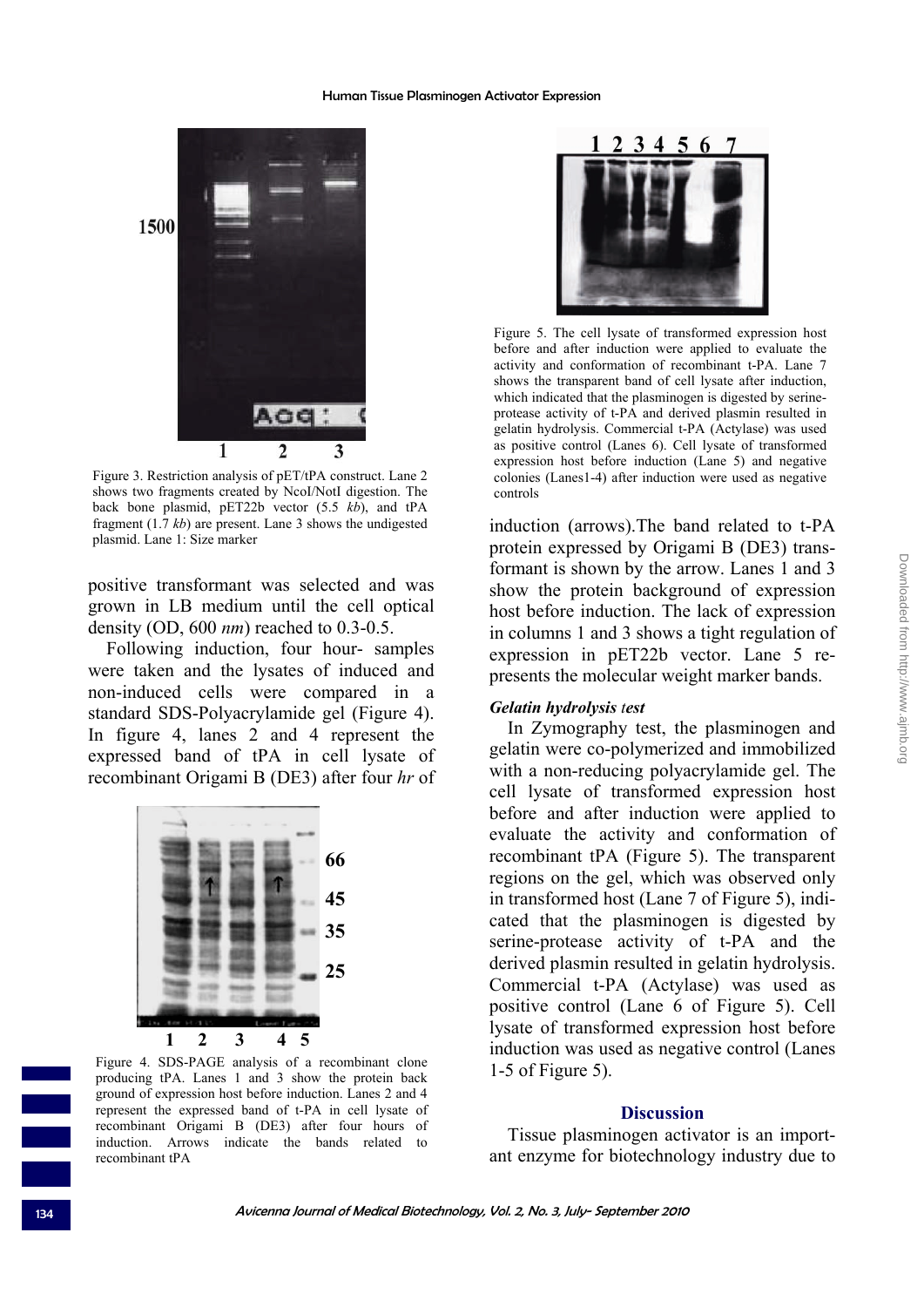its extended application in medicine  $(14 - 16)$ . It is one of the most complex proteins in human body and currently is produced in CHO which is a mammalian host and so the production cost is very high <sup>(1)</sup>. Attempts to produce active tPA in *Saccharomyces cerevisiae* or in insect cells have been frustrated by problems like hyperglycosylation, poor export, and improper folding  $(17 - 19)$ .

Due to its high growth rate, easy handling, low cost, and the availability of variety of strains and vectors, *E. coli* is a suitable host for recombinant production of target proteins.

In native strains of *E. coli* the condition of periplasm is more suitable for the expression of highly disulfide bonded proteins than cytoplasm of the cells. Although disulfide bond formation usually takes place in periplasmic space, tPA secreted in the periplasm of *E. coli* was misfolded and completely inactive in its primary trials (20).

The *E. coli* cytoplasm contains two thioredoxins, TrxA and TrxC, and three glutaredoxins. The oxidized form of these proteins can catalyze the formation of disulfide bonds in target peptides. In the cytosol, both the thioredoxins and the glutaredoxins are maintained in a reduced state by the action of thioredoxin reductase (TrxB) and glutathione, respectively <sup>(21)</sup>.

In a trxB null mutant, some disulfide bonded proteins such as alkaline phosphatase were expressed with proper folding and function (13). The expression of disulfide bonded proteins was found to be even more efficient in double mutants defective cells in both thioredoxin (trxB) and glutathione (gor or gshA) pathways  $(22, 23)$ .

In this study we used Origami B (DE3) cell, in which the cytoplasm is engineered through a double mutation in both thioredoxin and glutathione genes. Unlike the other reports, we have used an expression vector carrying a signal sequence. We hypothesized that the disulfide bond formation will partly take place during protein synthesis in suitable environment of origami B cytoplasm and, the remaining portion of disulfide bonds would be formed by directing tPA molecules into the periplasmic space through signal peptide.

Gelatin hydrolysis test is a functional assay to show hydrolytic activity of the test protein. Using this assay, we showed that the expressed tPA is active.

## **Conclusion**

Recombinant expression of a highly disulfide bonded protein, human t-PA, in *E. coli* was investigated in this study. As the functionality of t-PA is highly dependent on its proper folding and disulfide bond formation, it can be concluded that the application of two distinct strategies, manipulated cytoplasm and native periplasm would be an effective approach in recombinant production of complex proteins.

## **Acknowledgement**

The authors would like to thank Dr. Behrouz Vaziri for his valuable comments. This work is financially supported by Pasteur Institute of Iran.

## **References**

- 1. Pennica D, Holmes WE, Kohr WJ, Harkins RN, Vehar GA, Ward CA, et al. Cloning and expression of human tissue-type plasminogen activator cDNA in E. coli. Nature 1983;301(5897):214-221.
- 2. van Zonneveld AJ, Veermanet H, MacDonald ME, Pannekoek H, van Mourik JA. Structure and function of human tissue-type plasminogen activator (t-PA). J Cell Biochem 1986;32(3):169-178.
- 3. Gasser B, Saloheimo M, Rinas U, Dragosits M, Carmona ER, Baumann K, Giuliani M, et al. Protein folding and conformational stress in microbial cells producing recombinant protein: a host comparative overview. Microb Cell Fact 2008;7:11.
- 4. Verma R, Boleti E, George AJT. Antibody engineering: comparison of bacterial, yeast, insect and mammalian expression systems. J Immunol Methods 1998;216(1-2):165-181.
- 5. Baneyx F. Recombinant protein expression in Escherichia coli. Curr Opin Biotechnol 1999;10(5): 411-421.
- 6. Bardwell JC, McGovern K, Beckwith J. Identification of a protein required for disulfide bond formation in vivo. Cell 1991;67(3):581-589.
- 7. Kamitani S, Akiyama Y, Ito K. Identification and